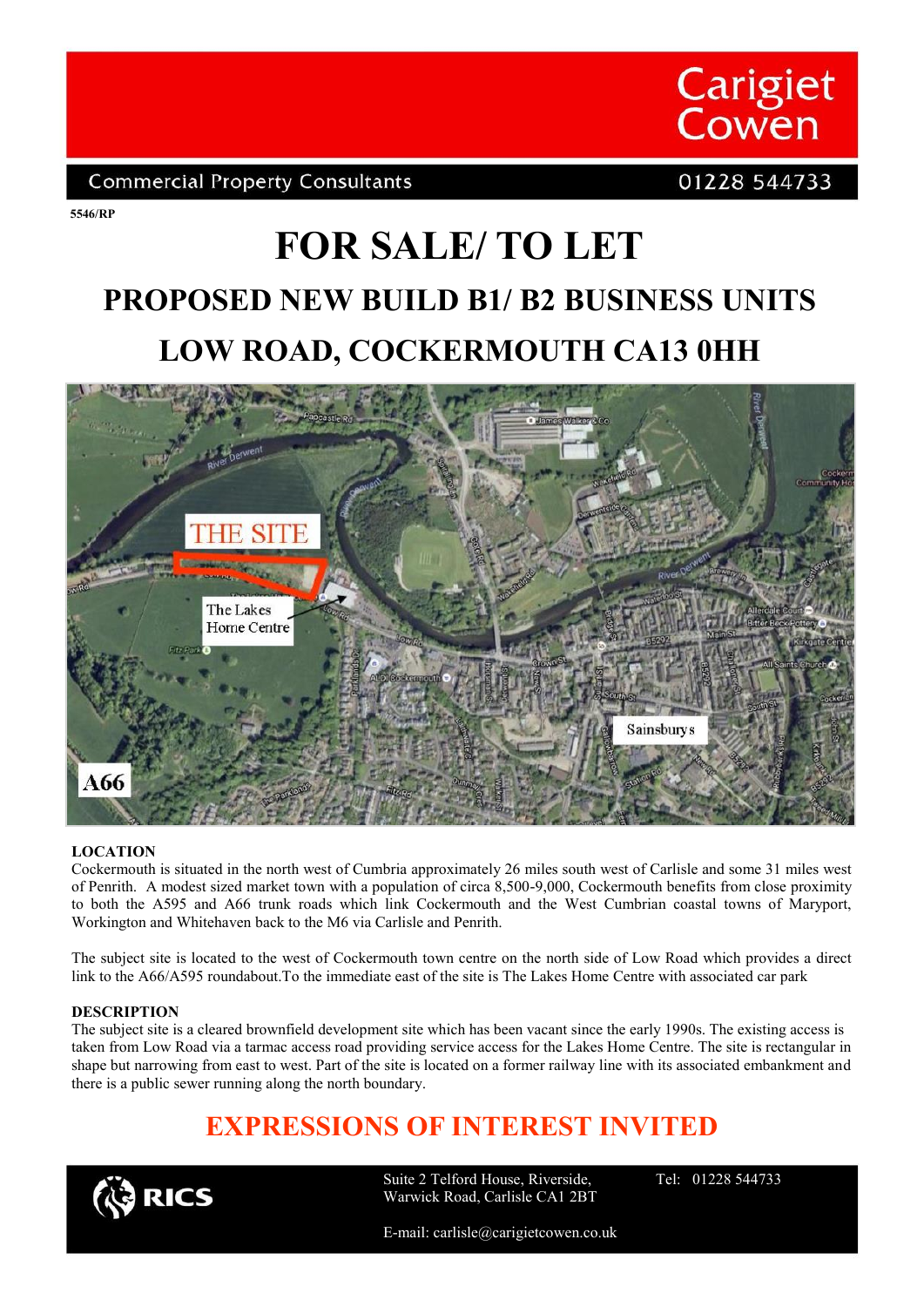#### **SITE AREA**

We understand the site area, as shown edged in a broken red line on the attached plan extract, extends to approximately: **3.14 acres (1.269 hectares).**

#### **PLANNING**

The development plan covering the local area is the adopted Allerdale Local Plan (1999); First Alteration 2006, and the more recently adopted Allerdale Local Plan (Part 1) (July 2014).

The subject site is, in part, shown on the adopted Local Plan Proposals Map as being allocated as an "Employment Commitment".

Cockermouth Low Road is identified as being suitable for light industrial (B1) and limited general industrial (B2).

#### **DISPOSAL TERMS**

Our client is a developer who is inviting expressions of interest from potential occupiers who are looking for new build B1/B2 business space in this location.

Interested parties are requested to submit in writing full details of their requirements in terms of size and specification of property; intended use/ operational processes proposed; anticipated job creation numbers and whether they are looking to rent or purchase.

#### **FURTHER INFORMATION**

For further information or to submit an expression of interest please contact the sole agent

Richard Percival.

Tel: 01228 544733 Email: **rpercival@carigietcowen.co.uk**

March 2018

**Details amended** Regulated by RICS **Regulated by RICS** 



## **EXPRESSIONS OF INTEREST INVITED**

Messrs Cariglet Cowen for themselves and for vendors or lessors of this property whose<br>agents they are give notice that:

1) the particulars are set out as a general outline only for the guidance of intended<br>purchasers or lessees and do not constitute, nor constitute part of, an offer or contract;

2) all descriptions, dimensions, reference to condition and necessary permissions for use<br>and occupation, and other details are given without responsibility and any intended<br>purchasers or tenants should not rely on them as must satisfy themselves by inspection or otherwise as to the correctness of each of the 3) no person in the employment of Messrs Cariglet Cowen has any authority to make or give any representation or warranty whatever in relation to this property.